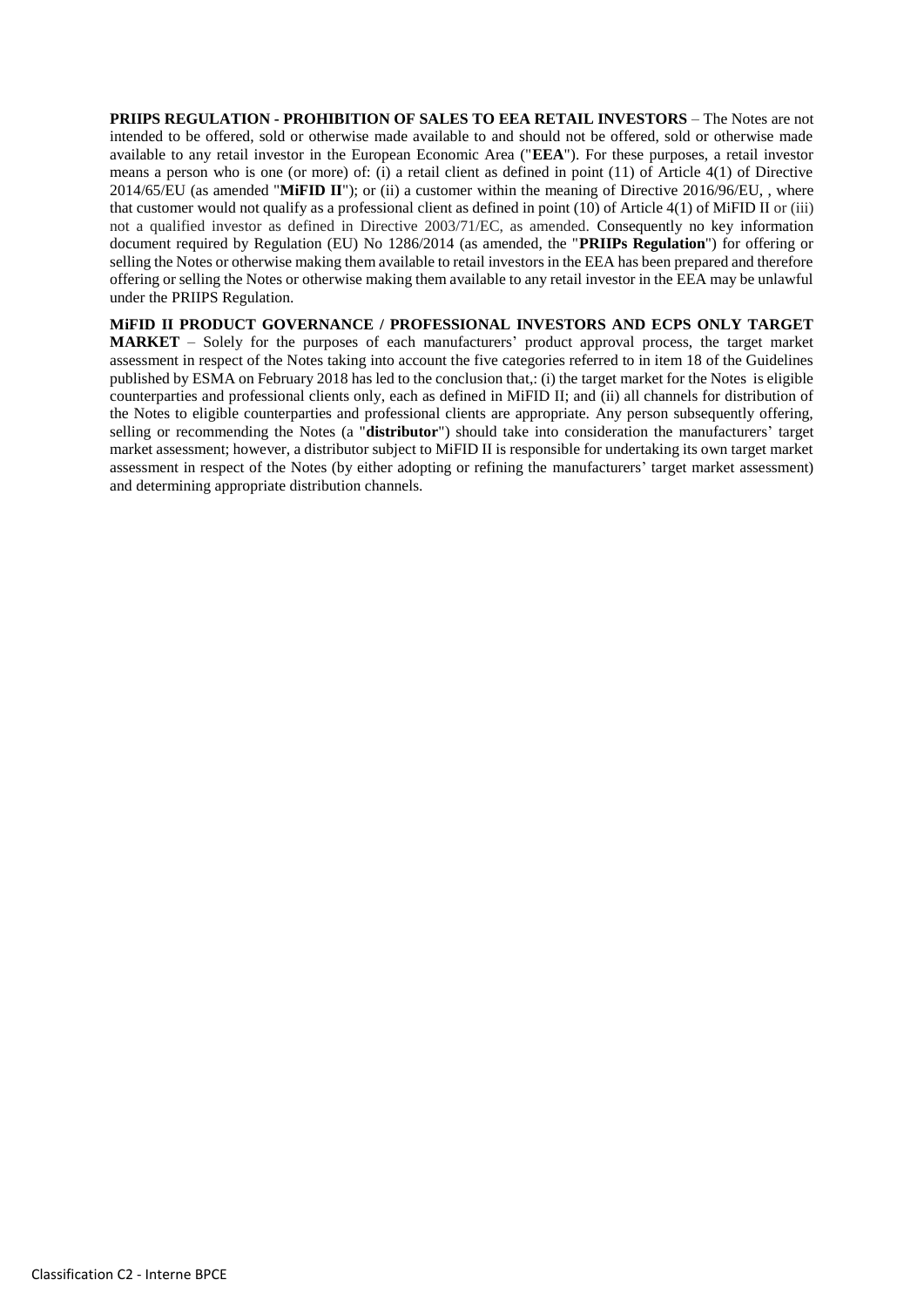**Final Terms dated 18 April 2019**



### **BPCE SFH**

**Issue of €30,000,000 0.875 per cent. Notes due 30 June 2031 extendable as Floating Rate Notes from June 2031 up to June 2032**

to be assimilated (*assimilées*) and for a single series with the existing

**€200,000,000 0.875 per cent. Notes due 30 June 2031 extendable as Floating Rate Notes from June 2031 to June 2032 (series 92 – Tranche 1) issued on 30 June 2016**

**€70,000,000 0.875 per cent. Notes due 30 June 2031 extendable as Floating Rate Notes from June 2031 to June 2032 (series 92 – Tranche 2) issued on 11 July 2016**

**€50,000,000 0.875 per cent. Notes due 30 June 2031 extendable as Floating Rate Notes from June 2031 to June 2032 (series 92 – Tranche 3) issued on 22 July 2016**

**€100,000,000 0.875 per cent. Notes due 30 June 2031 extendable as Floating Rate Notes from June 2031 to June 2032 (series 92 – Tranche 4) issued on 30 June 2017**

**€100,000,000 0.875 per cent. Notes due 30 June 2031 extendable as Floating Rate Notes from June 2031 up to June 2032 (series 92 – Tranche 5) issued on 8 February 2019**

**€80,000,000 0.875 per cent. Notes due 30 June 2031 extendable as Floating Rate Notes from June 2031 up to June 2032 (series 92 – Tranche 6) issued on 13 February 2019**

**€20,000,000 0.875 per cent. Notes due 30 June 2031 extendable as Floating Rate Notes from June 2031 up to June 2032 (series 92 – Tranche 7) issued on 8 March 2019**

**And**

**€20,000,000 0.875 per cent. Notes due 30 June 2031 extendable as Floating Rate Notes from June 2031 up to June 2032 (series 92 – Tranche 8) to be issued on 23 April 2019**

(together, the "**Existing Notes**")

**under the €40,000,000,000 Euro Medium Term Note Programme for the issue of** *obligations de financement de l'habitat* **and other privileged notes**

> **Series No.: 92 Tranche No.: 9**

**Issue Price: 100.438 per cent.**

**Dealer**

**J.P. Morgan**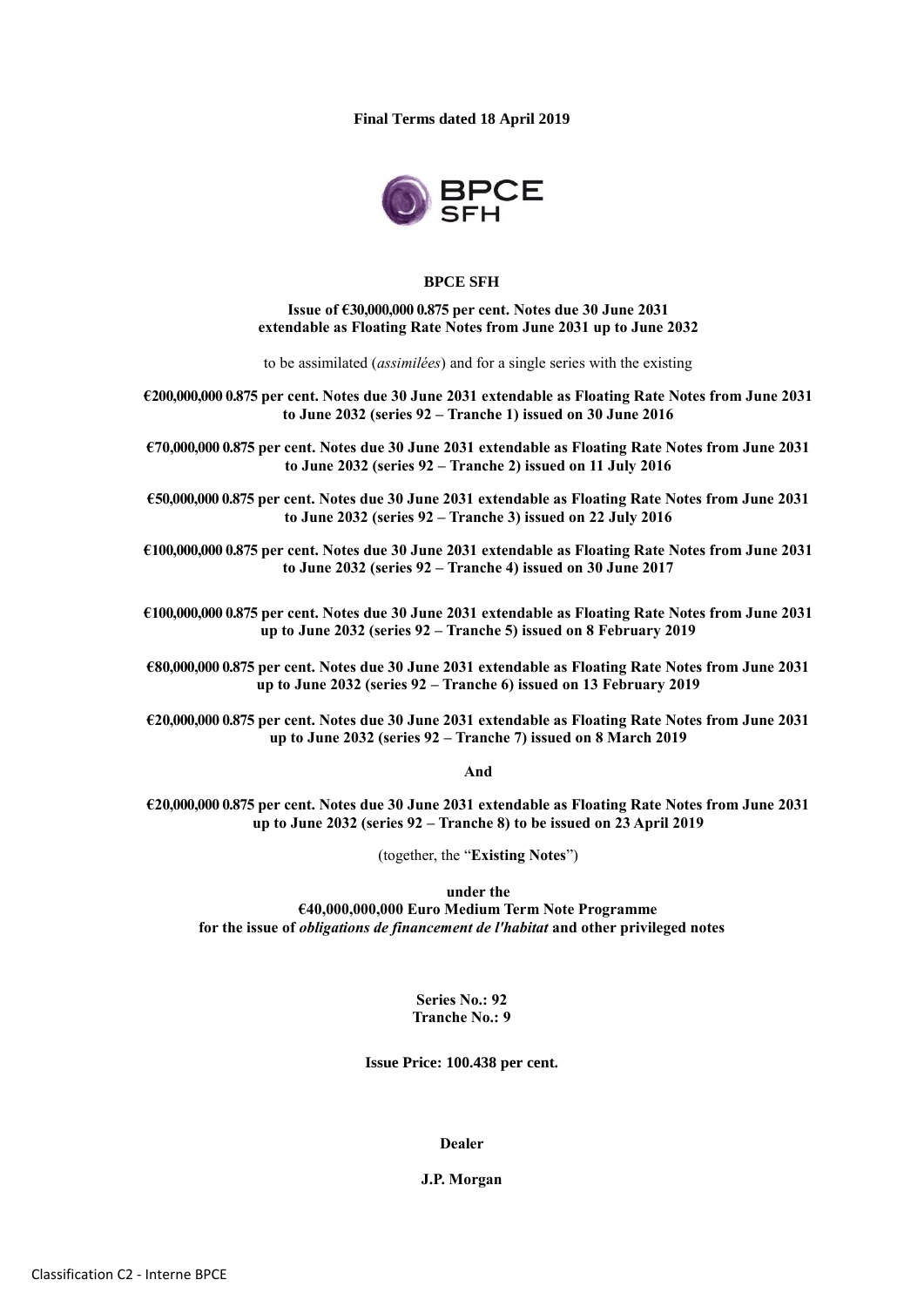#### **PART A - CONTRACTUAL TERMS**

Terms used herein shall be deemed to be defined as such for the purposes of the conditions which are the 2016 Conditions which are incorporated by reference in the base prospectus dated 25 May 2018 which received visa No. 18-198 from the *Autorité des marchés financiers* (the "**AMF**") on 25 May 2018 as supplemented by the supplement dated 5 October 2018 which received visa No. 18-474 from the AMF on 5 October 2018 (together, the "**Base Prospectus**") which together constitute a base prospectus for the purposes of the Prospectus Directive (as defined below).

This document constitutes the final terms (the "**Final Terms**") relating to the notes described herein (the "**Notes**") for the purposes of Article 5.4 of the Prospectus Directive and must be read in conjunction with such Base Prospectus, save in respect of section "Terms and Conditions of the French Law Notes" which is replaced by the 2016 Conditions. Full information on the Issuer and the offer of the Notes is only available on the basis of the combination of these Final Terms and the Base Prospectus, save in respect of section "Terms and Conditions of the French Law Notes" which is replaced by the 2016 Conditions. The Base Prospectus and these Final Terms are available for viewing on the websites of BPCE (www.bpce.fr) and of the AMF (www.amf-france.org) and during normal business hours at the registered office of the Issuer and at the specified office of the Paying Agent(s) where copies may be obtained.

"**Prospectus Directive**" means Directive 2003/71/EC of the European Parliament and of the Council of 4 November 2003, as amended, and includes any relevant implementing measure of such directive in each relevant Member State of the European Economic Area.

| 1.  | (i)                                       | <b>Series Number:</b>                  | 92                                                                                                                                                                                                                                                                                |
|-----|-------------------------------------------|----------------------------------------|-----------------------------------------------------------------------------------------------------------------------------------------------------------------------------------------------------------------------------------------------------------------------------------|
|     | (ii)                                      | <b>Tranche Number:</b>                 | 9                                                                                                                                                                                                                                                                                 |
|     | (ii)                                      | Date on which Notes become<br>fungible | The Notes will, upon listing be assimilated<br>(assimilées) and form a single series with the Existing<br>Notes.                                                                                                                                                                  |
| 2.  |                                           | <b>Specified Currency:</b>             | Euro (" $\mathbf{\hat{\epsilon}}$ ")                                                                                                                                                                                                                                              |
| 3.  | <b>Aggregate Nominal Amount of Notes:</b> |                                        |                                                                                                                                                                                                                                                                                   |
|     | (i)                                       | Series:                                | €670,000,000                                                                                                                                                                                                                                                                      |
|     | (ii)                                      | Tranche:                               | €30,000,000                                                                                                                                                                                                                                                                       |
| 4.  | <b>Issue Price:</b>                       |                                        | 100.438 per cent. of the Aggregate Nominal Amount<br>of the Tranche                                                                                                                                                                                                               |
| 5.  | <b>Specified Denomination(s):</b>         |                                        | €100,000                                                                                                                                                                                                                                                                          |
| 6.  | (i)                                       | <b>Issue Date:</b>                     | 23 April 2019                                                                                                                                                                                                                                                                     |
|     | (ii)                                      | <b>Interest Commencement Date:</b>     | 30 June 2018                                                                                                                                                                                                                                                                      |
| 7.  | <b>Final Maturity Date:</b>               |                                        | 30 June 2031                                                                                                                                                                                                                                                                      |
| 8.  | <b>Extended Final Maturity Date:</b>      |                                        | Interest Payment Date falling on, or nearest to 30 June<br>2032                                                                                                                                                                                                                   |
| 9.  | <b>Interest Basis:</b>                    |                                        | Fixed/Floating Rate (further particulars specified<br>below)                                                                                                                                                                                                                      |
| 10. |                                           | <b>Redemption/Payment Basis:</b>       | Subject to any purchase and cancellation or early<br>redemption, the Notes will be redeemed on the Final<br>Maturity Date or the Extended Final Maturity Date, as<br>the case may be at 100 per cent. of their Specified<br>Denomination<br>(further particulars specified below) |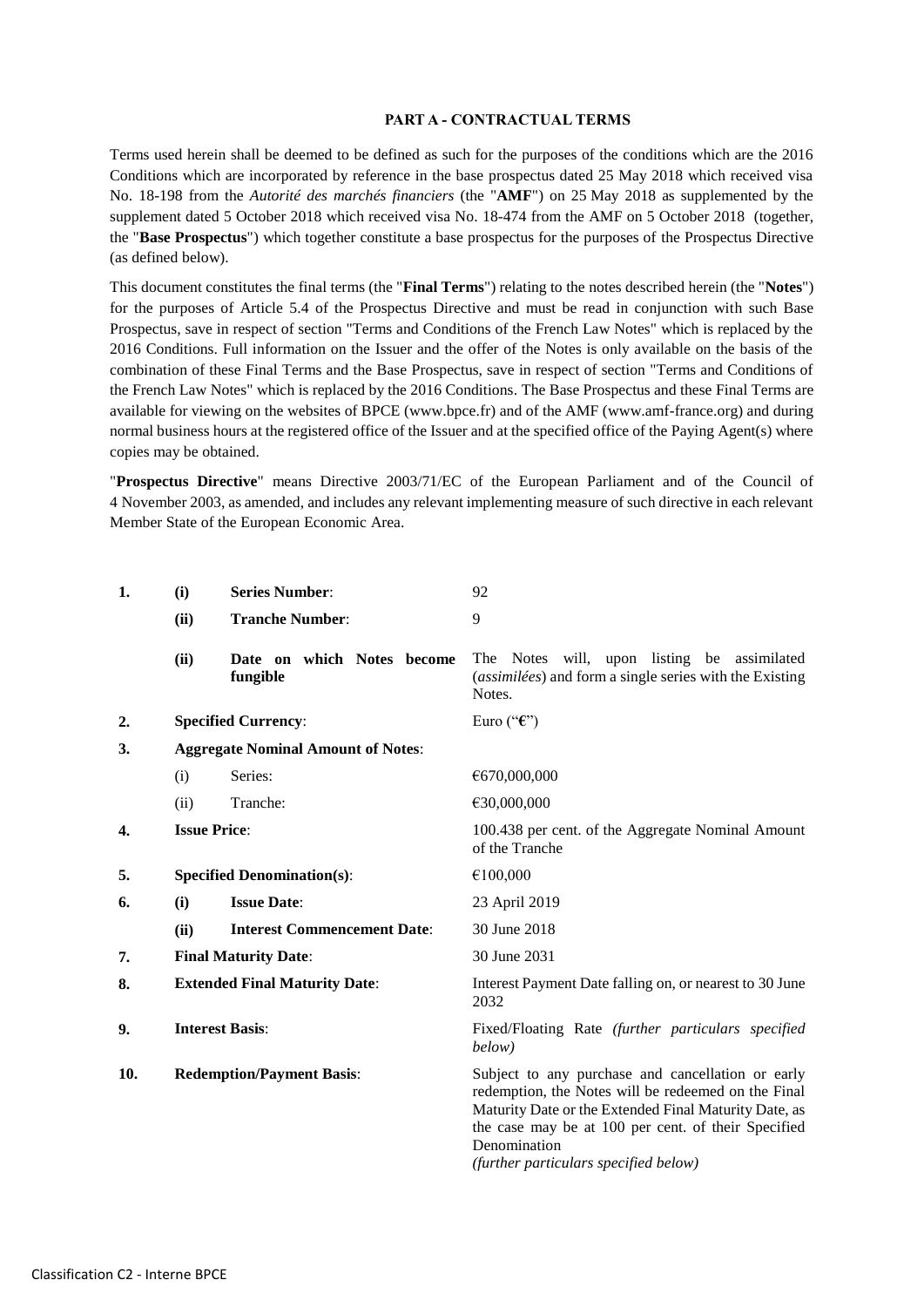| 11. | <b>Change of Interest Basis:</b>     |  | Applicable – Fixed/Floating Rate                       |    |  |
|-----|--------------------------------------|--|--------------------------------------------------------|----|--|
|     |                                      |  | particulars<br>below<br>( <i>Further</i><br>specified  | in |  |
|     |                                      |  | "Fixed/Floating Rate Notes")                           |    |  |
| 12. | <b>Put/Call Options:</b>             |  | Not Applicable                                         |    |  |
| 13. | Date of corporate authorisations for |  | Decisions of the Conseil d'administration (Board of    |    |  |
|     | issuance of Notes obtained:          |  | Directors) of the Issuer (i) dated 14 December 2018    |    |  |
|     |                                      |  | authorising the issue of obligations de financement de |    |  |

authorising the issue of obligations de financement de l'habitat and other resources benefiting from the privilège referred to in Article L.513-11 of the French Monetary and Financial Code (Code monétaire et financier) up to  $65,500,000,000$  for a period of one year from 14 December 2018 and (ii) dated 26 March 2019 authorising the quarterly programme of borrowings benefiting from such privilège up to  $\epsilon$ 2,500,000,000 for the second quarter of 2019.

# **PROVISIONS RELATING TO REDEMPTION**

| 14. |       | <b>Fixed Rate Notes Provisions:</b>     | Applicable before the Switch Date                                                                                                                                                                                                                                                                                                                                                                                                                                                                                                                                  |  |
|-----|-------|-----------------------------------------|--------------------------------------------------------------------------------------------------------------------------------------------------------------------------------------------------------------------------------------------------------------------------------------------------------------------------------------------------------------------------------------------------------------------------------------------------------------------------------------------------------------------------------------------------------------------|--|
|     | (i)   | Rate of Interest:                       | 0.875 per cent. per annum payable annually in arrear                                                                                                                                                                                                                                                                                                                                                                                                                                                                                                               |  |
|     | (ii)  | Interest Payment Date(s):               | 30 June in each year, from and including 30 June 2019<br>up to and including the Final Maturity Date                                                                                                                                                                                                                                                                                                                                                                                                                                                               |  |
|     | (iii) | Fixed Coupon Amount(s):                 | Rate of Interest $\times$ Specified Denomination $\times$ Day Count<br>Fraction                                                                                                                                                                                                                                                                                                                                                                                                                                                                                    |  |
|     |       |                                         | (i.e. $\text{\textsterling}875$ per $\text{\textsterling}100,000$ Specified Denomination)                                                                                                                                                                                                                                                                                                                                                                                                                                                                          |  |
|     | (iv)  | Broken Amount(s):                       | Not Applicable                                                                                                                                                                                                                                                                                                                                                                                                                                                                                                                                                     |  |
|     | (v)   | Day Count Fraction (Condition $5(a)$ ): | Actual/Actual-ICMA Unadjusted                                                                                                                                                                                                                                                                                                                                                                                                                                                                                                                                      |  |
|     | (vi)  | Determination Date(s):                  | 30 June in each year                                                                                                                                                                                                                                                                                                                                                                                                                                                                                                                                               |  |
|     | (vii) | Payment on non-Business Days:           | As per the Conditions                                                                                                                                                                                                                                                                                                                                                                                                                                                                                                                                              |  |
| 15. |       | <b>Floating Rate Notes Provisions:</b>  | Applicable after the Switch Date                                                                                                                                                                                                                                                                                                                                                                                                                                                                                                                                   |  |
|     | (i)   | <b>Interest Periods:</b>                | The period from and including the Final Maturity Date<br>to but excluding the first Specified Interest Payment<br>Date and each successive period from and including a<br>Specified Interest Payment Date to but excluding the<br>next succeeding Specified Interest Payment Date, up to<br>and excluding the Extended Final Maturity Date or, if<br>earlier, the Specified Interest Payment Date on which<br>the Notes are redeemed in full, all such dates being<br>subject to adjustment in accordance with the Business<br>Day Convention set out in (v) below |  |
|     | (ii)  | Specified Interest Payment Dates:       | Payable monthly in arrear on the 30 <sup>th</sup> of each month<br>from and including 30 July 2031 up to and including 30<br>June 2032, all such dates being subject to adjustment in<br>accordance with the Business Day Convention set out in<br>$(v)$ below                                                                                                                                                                                                                                                                                                     |  |
|     | (iii) | First Specified Interest Payment Date:  | Specified Interest Payment Date falling on, or nearest to,<br>30 July 2031                                                                                                                                                                                                                                                                                                                                                                                                                                                                                         |  |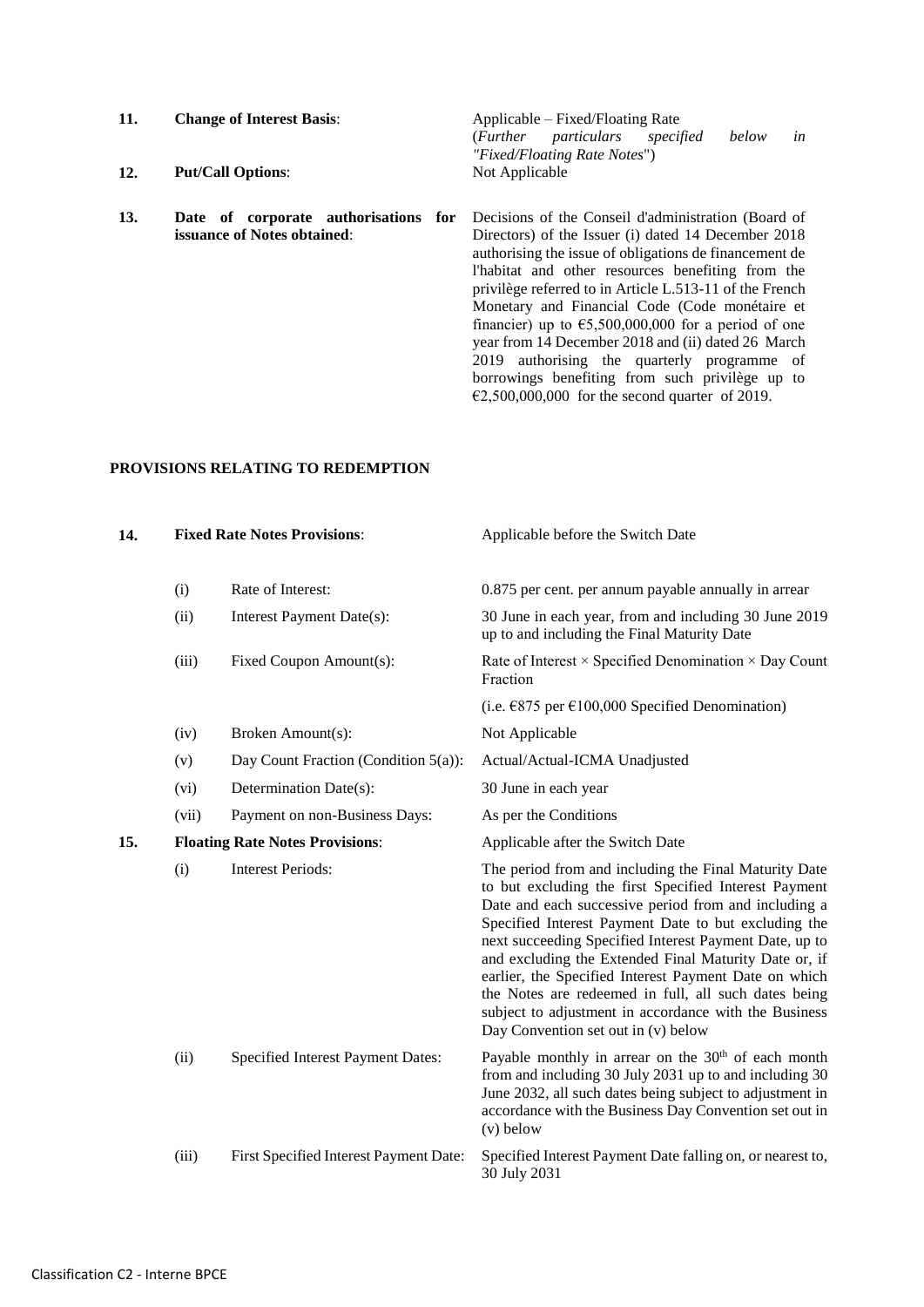|     | (iv)                                         | <b>Interest Period Date:</b>                                                                                                | Specified Interest Payment Date                                                                                                                                |
|-----|----------------------------------------------|-----------------------------------------------------------------------------------------------------------------------------|----------------------------------------------------------------------------------------------------------------------------------------------------------------|
|     | (v)                                          | <b>Business Day Convention:</b>                                                                                             | Modified Following Business Day Convention                                                                                                                     |
|     | (vi)                                         | Business Centre (Condition 5(a)):                                                                                           | Not Applicable                                                                                                                                                 |
|     | (vii)                                        | Manner in which the Rate of Interest<br>is/are to be determined:                                                            | <b>Screen Rate Determination</b>                                                                                                                               |
|     | (viii)                                       | Party responsible for calculating the<br>Rate of Interest and/or Interest<br>Amount (if not the Note Calculation<br>Agent): | Not Applicable                                                                                                                                                 |
|     | (ix)                                         | Screen<br>Rate<br>Determination<br>(Condition $5(c)(iii)(C)$ ):                                                             | Applicable                                                                                                                                                     |
|     |                                              | <b>Relevant Rate:</b>                                                                                                       | EURIBOR 1 month                                                                                                                                                |
|     |                                              | <b>Interest Determination Dates:</b>                                                                                        | Two TARGET Business Days prior to the first day in<br>each Interest Period                                                                                     |
|     |                                              | Relevant Screen Page:                                                                                                       | Reuters EURIBOR01                                                                                                                                              |
|     |                                              | Relevant Screen Page Time:                                                                                                  | Not Applicable                                                                                                                                                 |
|     | (x)                                          | <b>FBF</b><br>Determination<br>(Condition<br>$5(c)(iii)(B))$ :                                                              | Not Applicable                                                                                                                                                 |
|     | (xi)                                         | <b>ISDA</b><br>(Condition<br>Determination<br>$5(c)(iii)(A))$ :                                                             | Not Applicable                                                                                                                                                 |
|     | (xii)                                        | Margin:                                                                                                                     | $+0.135$ per cent. <i>per annum</i>                                                                                                                            |
|     | (xiii)                                       | Rate Multiplier:                                                                                                            | Not Applicable                                                                                                                                                 |
|     | (xiv)                                        | Minimum Rate of Interest:                                                                                                   | 0.00 per cent. per annum                                                                                                                                       |
|     | $\left( xy\right)$                           | Maximum Rate of Interest:                                                                                                   | Not Applicable                                                                                                                                                 |
|     | (xvi)                                        | Day Count Fraction (Condition 5(a)):                                                                                        | Actual/360, Adjusted                                                                                                                                           |
| 16. |                                              | <b>Fixed/Floating Rate Notes Provisions:</b>                                                                                | Applicable                                                                                                                                                     |
|     | (i)                                          | Issuer Change of Interest Basis:                                                                                            | Not Applicable                                                                                                                                                 |
|     | (ii)                                         | Automatic Change of Interest<br>Basis:                                                                                      | Applicable                                                                                                                                                     |
|     | (iii)                                        | Rate of Interest applicable to the<br>Interest Periods preceding the Switch<br>Date (excluded):                             | Determined in accordance with Condition 5(b), as<br>though the Note was a Fixed Rate Note with further<br>variables set out in item 14 of these Final Terms    |
|     | (iv)                                         | Rate of Interest applicable to the<br>Interest Periods following the Switch<br>Date (included):                             | Determined in accordance with Condition 5(c), as<br>though the Note was a Floating Rate Note with further<br>variables set out in item 15 of these Final Terms |
|     | (v)                                          | Switch Date:                                                                                                                | The Interest determination Date falling immediately<br>before the Final Maturity Date                                                                          |
|     | (vi)                                         | Minimum notice period required for<br>notice from the Issuer:                                                               | Not Applicable                                                                                                                                                 |
| 17. |                                              | <b>Zero Coupon Notes Provisions</b>                                                                                         | Not Applicable                                                                                                                                                 |
|     |                                              | PROVISIONS RELATING TO REDEMPTION                                                                                           |                                                                                                                                                                |
| 18. | <b>Call Option:</b>                          |                                                                                                                             | Not Applicable                                                                                                                                                 |
| 19. | <b>Put Option:</b>                           |                                                                                                                             | Not Applicable                                                                                                                                                 |
| 20. | <b>Final Redemption Amount of each Note:</b> |                                                                                                                             | $€100,000$ per Specified Denomination                                                                                                                          |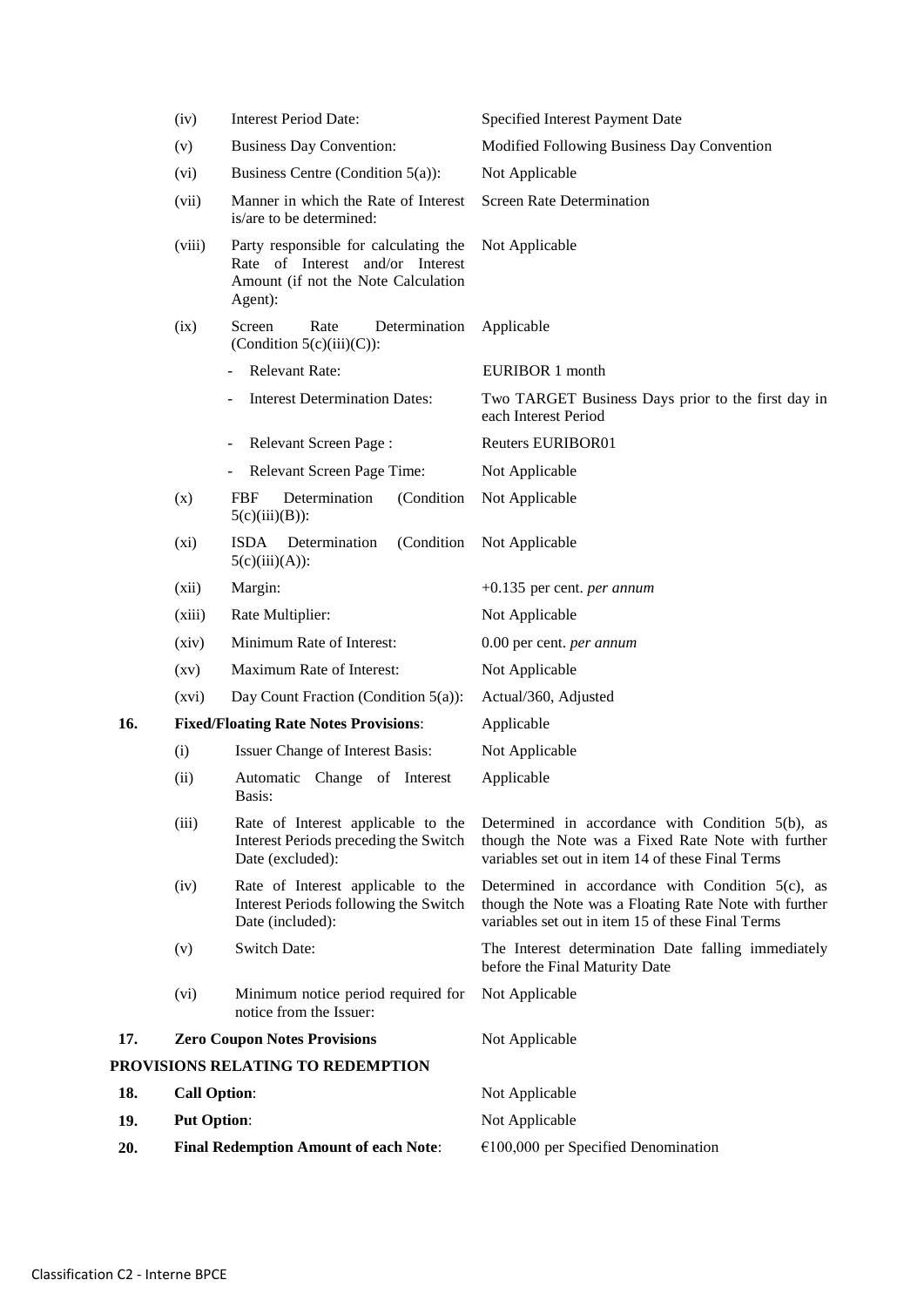| 21. |                                                                                                                         | <b>Redemption by Instalment:</b>                                                                                                     | Not Applicable                                                                       |
|-----|-------------------------------------------------------------------------------------------------------------------------|--------------------------------------------------------------------------------------------------------------------------------------|--------------------------------------------------------------------------------------|
| 22. | <b>Early Redemption Amount:</b>                                                                                         |                                                                                                                                      |                                                                                      |
|     |                                                                                                                         | Early Redemption Amount of each Note<br>payable on early redemption as set out in the<br>Terms and Conditions:                       | $\epsilon$ 100,000 per in Specified Denomination                                     |
| 23. |                                                                                                                         | <b>Purchases (Condition 6(h)):</b>                                                                                                   | The Notes purchased may be held and resold as set<br>out in the Terms and Conditions |
|     |                                                                                                                         | <b>GENERAL PROVISIONS APPLICABLE TO THE NOTES</b>                                                                                    |                                                                                      |
| 24. | <b>Governing law:</b>                                                                                                   |                                                                                                                                      | French law                                                                           |
| 25. | <b>Form of Notes:</b>                                                                                                   |                                                                                                                                      | Dematerialised Notes                                                                 |
|     | (i)                                                                                                                     | Form of Dematerialised Notes:                                                                                                        | Bearer form (au porteur)                                                             |
|     | (ii)                                                                                                                    | <b>Registration Agent:</b>                                                                                                           | Not Applicable                                                                       |
|     | (iii)                                                                                                                   | Temporary Global Certificate:                                                                                                        | Not Applicable                                                                       |
| 26. | <b>Financial Centre or other special provisions</b><br>relating to payment dates for the purposes<br>of Condition 7(g): |                                                                                                                                      | Not Applicable                                                                       |
| 27. |                                                                                                                         | Talons for future Coupons or Receipts to be<br>attached to Definitive Materialised Notes<br>(and dates on which such Talons mature): | Not Applicable                                                                       |
| 28. | Masse:                                                                                                                  |                                                                                                                                      |                                                                                      |

(i) Representative: As per Condition 10 (ii) Alternative Representative: As per Condition 10 (iii) Remuneration of Representative: As per Condition 10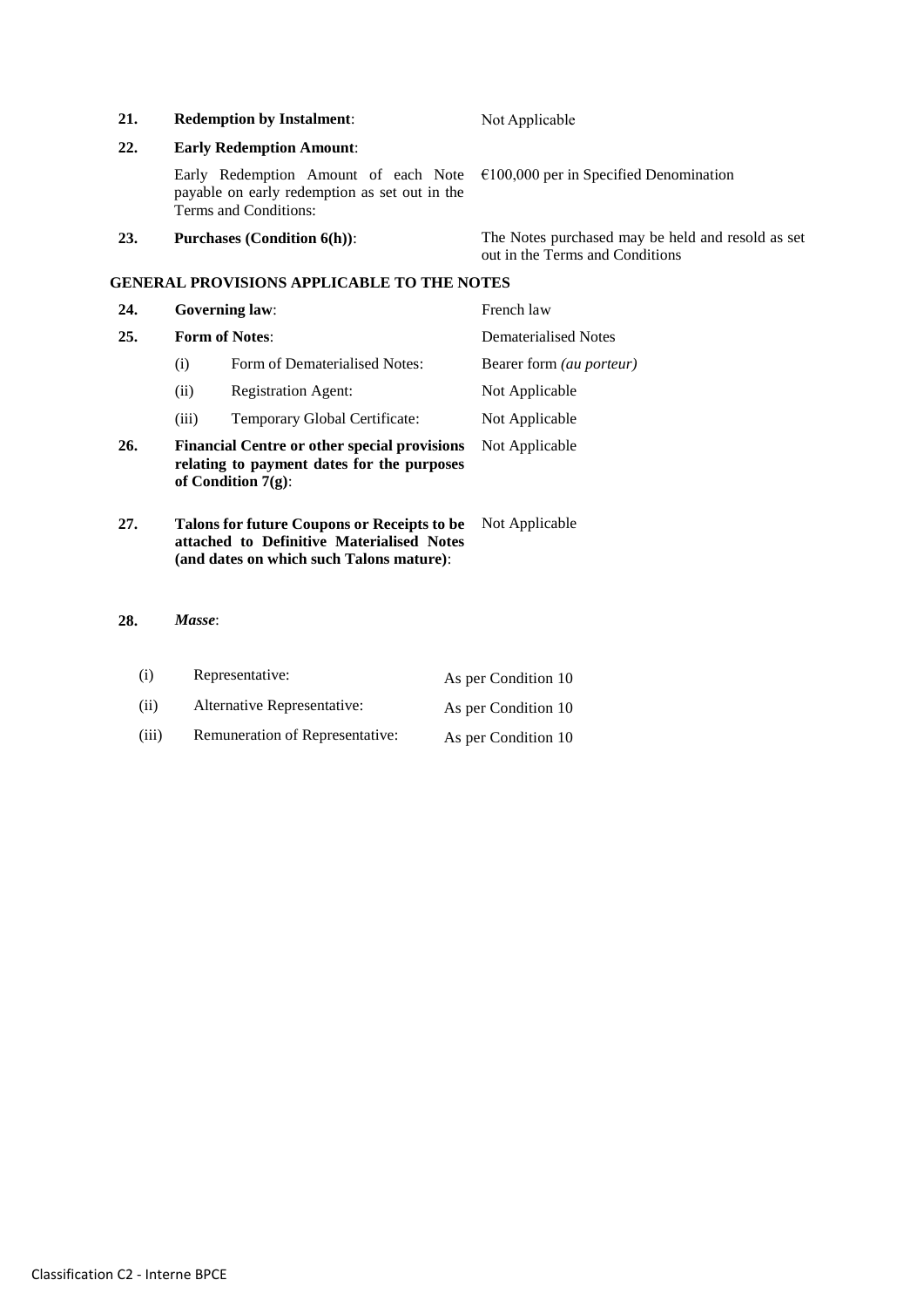# **RESPONSIBILITY**

I accept responsibility for the information contained in these Final Terms.

Signed on behalf of BPCE SFH: By: Roland Charbonnel, *Directeur Général* Duly authorised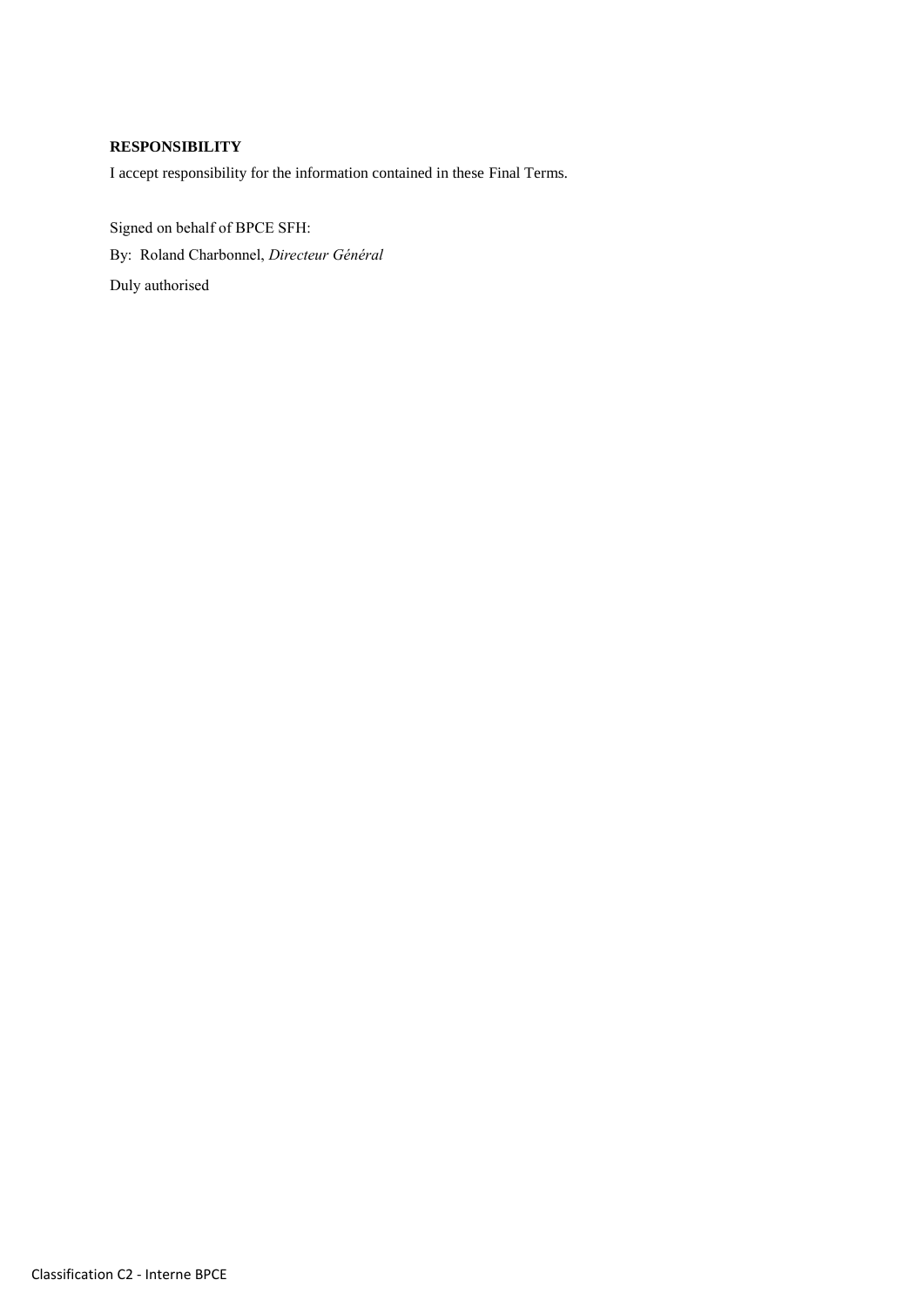#### **PART B - OTHER INFORMATION**

#### **1. LISTING AND ADMISSION TO TRADING**

(i) Listing: Euronext Paris

(b) Regulated Markets or equivalent markets on which, to the knowledge of the Issuer, securities of the same class of the Notes to be admitted to trading are already admitted to trading:

(iii) Estimate of total expenses related to admission to trading:

#### **2. RATINGS**

(ii) (a) Admission to trading: Application has been made by the Issuer (or on its behalf) for the Notes to be admitted to trading on Euronext Paris with effect from the 23 April 2019

> The Existing Notes are already admitted to trading on Euronext Paris

EUR 7,525 (including the AMF fees)

Ratings: The Notes are expected to be rated:

AAA by Standard & Poor's Credit Market Services Europe Limited; and

Aaa by Moody's Investors Service Ltd.

Each of the above agencies is established in the European Union and registered under Regulation (EC) 1060/2009 of the European Parliament and the Council of 16 September 2009 on credit rating agencies, as amended (the "**CRA Regulation**") and included in the list of registered credit rating agencies published on the website of the European Securities and Markets Authority (www.esma.europa.eu) in accordance with the CRA Regulation

### **3. INTERESTS OF NATURAL AND LEGAL PERSONS INVOLVED IN THE ISSUE**

Save as discussed in sections "Subscription and Sale" and "Risk factors – Risks related to the Issuer - Certain conflicts of interest" of the Base Prospectus, so far as the Issuer is aware, no person involved in the offer of the Notes has an interest material to the issue.

#### **4. YIELD**

|    |           | Indication of yield:                                                                                                                | 0.837 per cent. per annum |
|----|-----------|-------------------------------------------------------------------------------------------------------------------------------------|---------------------------|
| 5. |           | <b>OPERATIONAL INFORMATION</b>                                                                                                      |                           |
|    |           | <b>ISIN</b> Code:                                                                                                                   | FR0013186046              |
|    |           | Common Code:                                                                                                                        | 143854825                 |
|    |           | Depositaries:                                                                                                                       |                           |
|    | (a)       | Euroclear France to act as Central<br>Depositary:                                                                                   | Yes                       |
|    | (b)       | Common Depositary for Euroclear<br>Bank and Clearstream Banking, S.A.:                                                              | - No                      |
|    |           | Any clearing system other than Euroclear<br>Bank S.A./N.V. and Clearstream Banking,<br>S.A. and the relevant identification number: | Not Applicable            |
|    | Delivery: |                                                                                                                                     | Delivery against payment  |